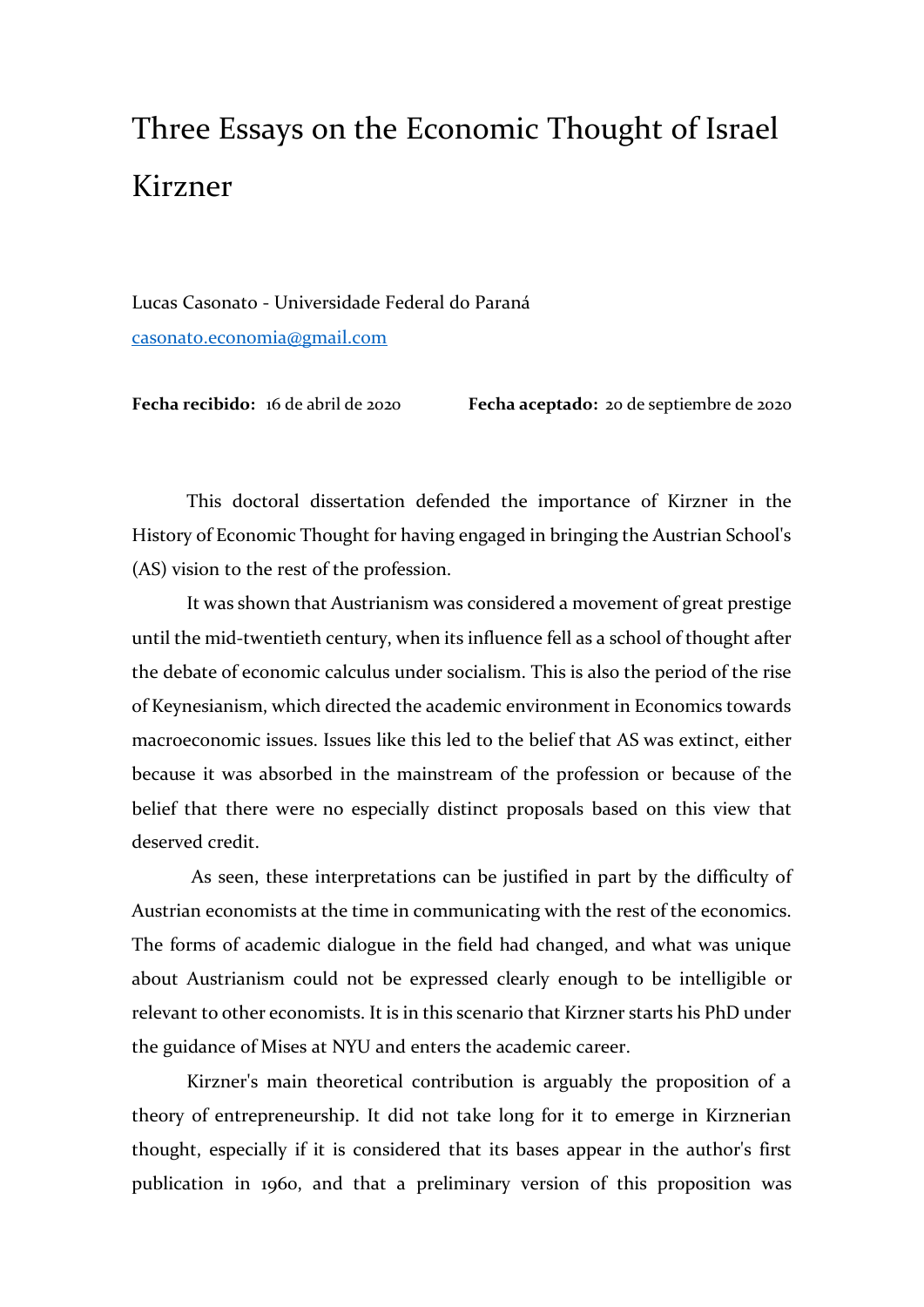discussed in 1967. When consolidated in 1973, this thesis was presented by Kirzner as a version for the theory of the market process, a theoretical framework 6for the functioning of the economy found in the Austrian view from the works of Mises and Hayek.

In Kirznerian thinking, the theoretical elements that shape the understanding of the market in Austrianism are found simultaneously in the Misesian and Hayekian contributions. Although Kirzner acknowledges the existence of some differences in approach between Mises and Hayek, he realizes that they share the ideas of action, knowledge, competition and market in common. This allows, in Kirznerian thinking, the point of a unified understanding of the market process based on ideas that are dispersed throughout the particular works of these authors. They would be in affinity because they were originally used in opposition to conventional theory, and for this reason they are taken up by Kirzner in the thesis of entrepreneurial activity, to show the relevance of Austrian ideas to the general public of the profession.

Kirzner's theoretical proposal innovates in relation to the traditional theory by replacing the profit-maximizing firm with the entrepreneur alert to opportunities for pure profit. This differentiation makes it possible to express the existence of a speculative component in the decision-making process, first personified in the figure of the entrepreneur and then extended to all human action. This new element was called the alertness state, the entrepreneurial element. This characteristic gives the individual mental process an infinite perception capacity to create and recreate different expectations for the same object over time. Not subject to more specific definition, but by itself likely to act amid the unknown so spontaneous imaginative, just not finding objective factors that may be generators, and so be inaccessible to economic modeling.

If the real economy is marked by the condition of disequilibrium between agents, a direct result of the uncertainty inherent in the economic environment, it is the visionary capacity of the alertness that allows individuals to become more integrated over time. Because this element makes it possible to identify profit opportunities that express a greater chance of coordination between demand and supply in the market. Once the entrepreneurial action has been carried out, these

100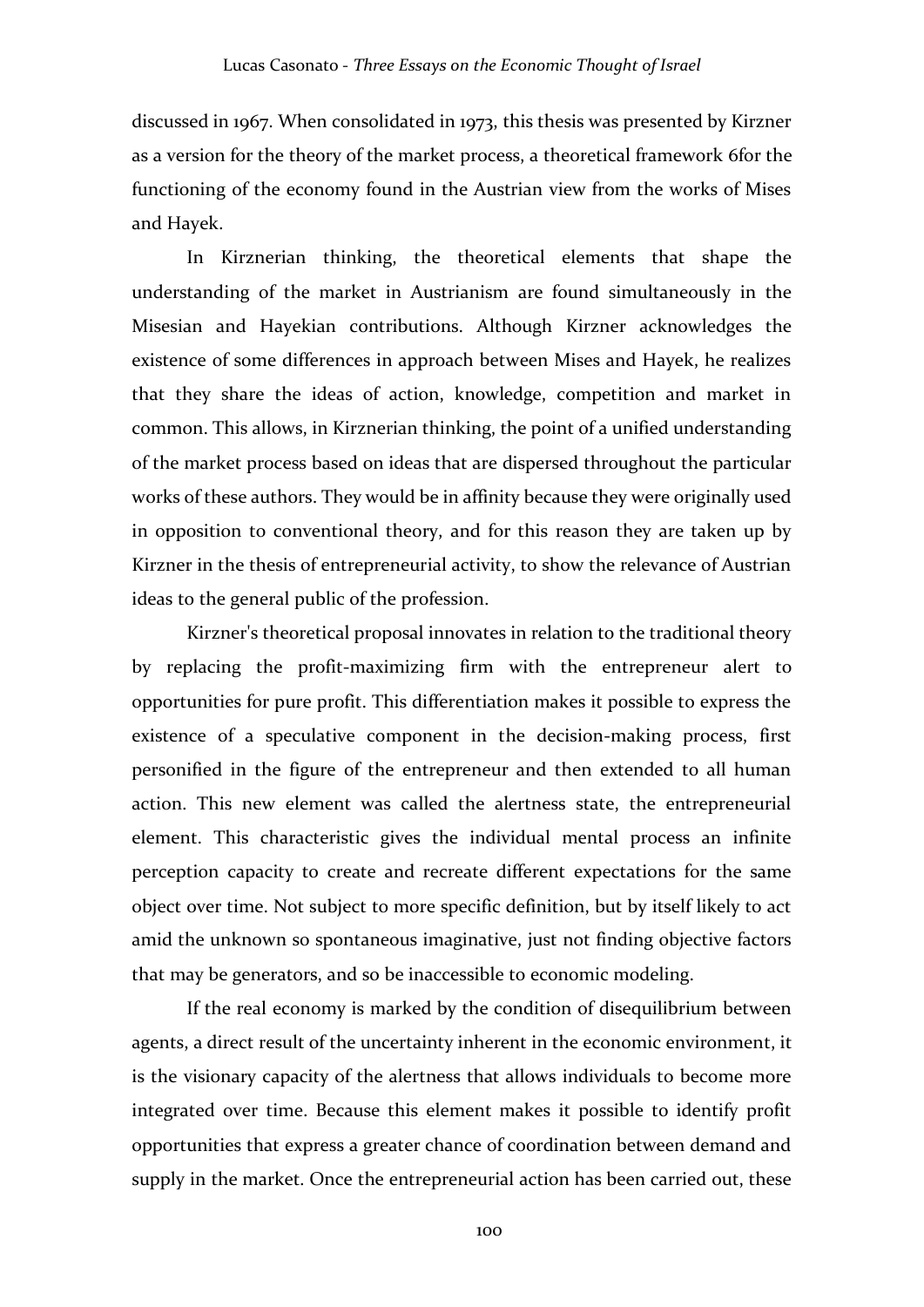economic forces are better integrated and are moving in the same direction in which the traditional economics believes it is heading towards equilibrium. As shown, this is why entrepreneurship promotes an equilibrium between the two approaches, Austrian and Neoclassical, although their processes do not share the same nature.

Based on these assertions, it can be said that Kirzner reconsider the market, in relation to the traditional economics, initially admitting it in a disequilibrium situation to allow understanding the competitive process of people in the search for private gains. In addition, this view also allows us to understand the direction of the market through exogenous changes. Therefore, what is the rule in the conventional view of economics becomes an exception in Austrianism: the understanding of the alternations between equilibrium conditions is exchanged for the understanding of what occurs between the existing disequilibrium and the unreachable equilibrium.

From the more general point of view of the profession, the Kirznerian contribution showed how traditional models of competition, centered on the analysis of equilibrium conditions, excluded the figure of the entrepreneur in the economic system and, with that, the entrepreneurial function. As a result, conventional theory ended up neglecting the speculative element that motivates decision making in a disequilibrium situation. In Kirznerian thinking, this diverted attention from Neoclassical theory, preventing it from including in its framework an inherently human characteristic as a promoter of endogenous changes in the economy.

From AS's point of view, Kirzner's works helped in the recovery of Austrianism, with the "Austrian Revival" of 1970 serving as a reference point to evaluate the author's contributions.

In the pre-"Revival" period, Kirznerian thinking is aimed at elucidating the Austrian tradition, which is developed by Kirzner in parallel, laying the foundations that would support his own version of market process theory.

During the "Revival" the author occupies one of the movement's central roles. His participation there is verified in the organizational efforts in favor of an AS, in the academic approach with other approaches and in the maintenance of a

101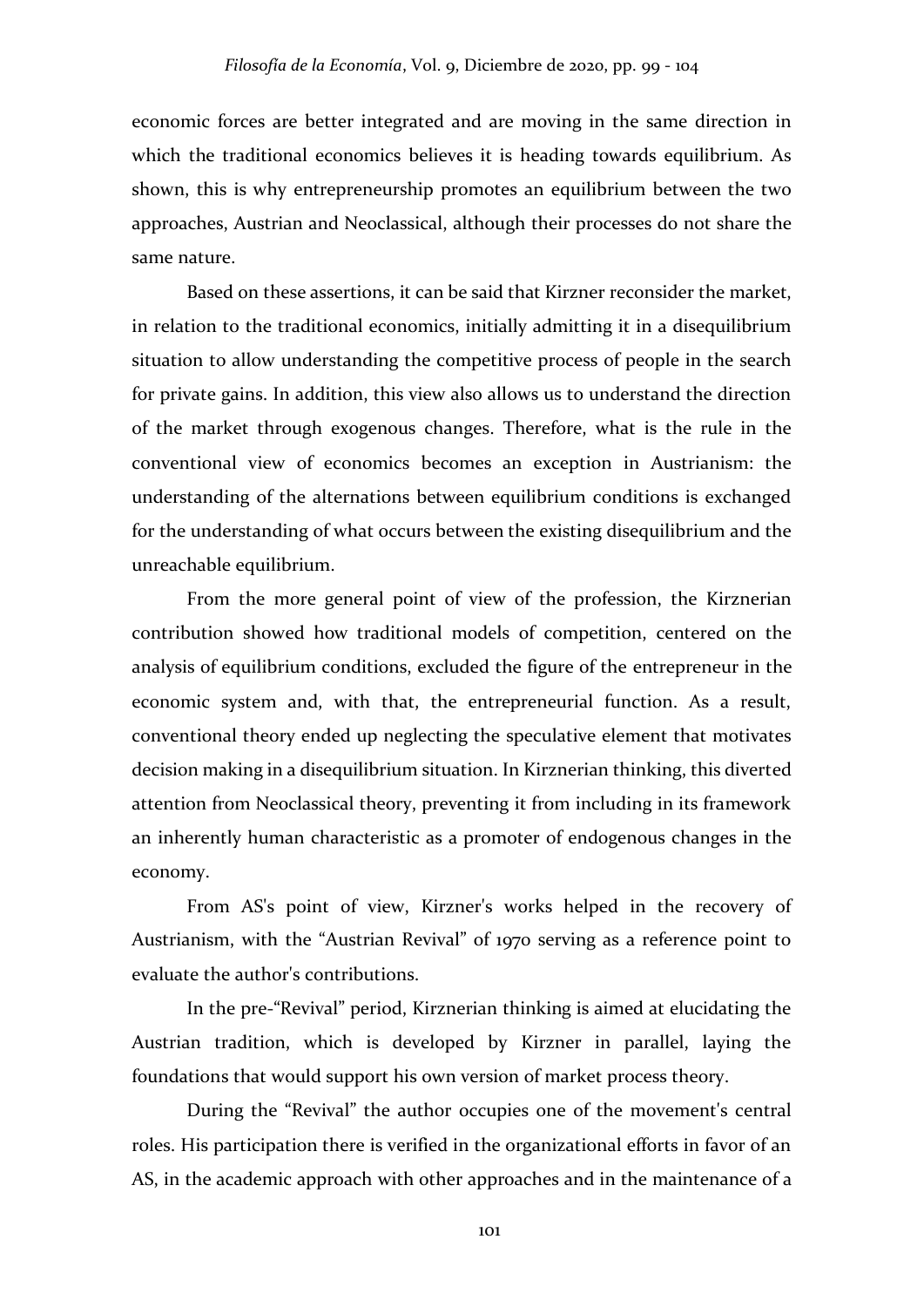unique tradition that congregates Misesianas and Hayekianas ideas under the same framework.

In the post-"Revival" the Kirznerian works aim to unify Austrian thought based on the rescue of the pair Mises-Hayek, seeking correspondence between these and the wider body of the profession.

These factors directed Kirzner's attention to two objectives: (i) maintaining the defense of an Austrian position in front of the broader auditorium of the economics; and (ii) sustain a particular vision with the Austrian public. Although the economic literature has already signaled Kirzner's active role under these two points of view, a deeper understanding of these contributions and the economic thinking that motivated them was lacking.

As a hypothesis of the research carried out in this PhD dissertation, it was assumed that Kirzner's role for economics has an accentuated relevance due to the professional engagement posture that the author assumed throughout his career. This attitude, distinct from that of isolationism seen in a portion of the followers of AS, explains the Kirznerian attempts to establish contact with other approaches. And this clarifies Kirzner's importance both from the more general point of view of economics and from the Austrian perspective, since his theory has this double contributory capacity: (i) illustrated to the general body of the profession a theoretical neglect and a possibility of solution; (ii) contributed to the recovery of Austrianism.

In view of the general objective of this PhD dissertation, Kirzner's economic thinking was shown from his attitude of professional engagement, a posture that could be explained in this author's personal quest to take Mises' ideas to the rest of the economics. Something that reflects the isolation that Kirzner claims to have encountered early in his career, the absence of a consolidated group that would follow the Austrian tradition, and the difficulty of establishing dialogue with other economists. The predisposition of Kirzner to engage in the debate with other approaches is also expressed in different ways in Kirzner's History of Economic Thought. This is verified in the fulfillment of the specific objectives of this PhD dissertation, through the tests in which it is structured, since each test turned to the fulfillment of two of these objectives.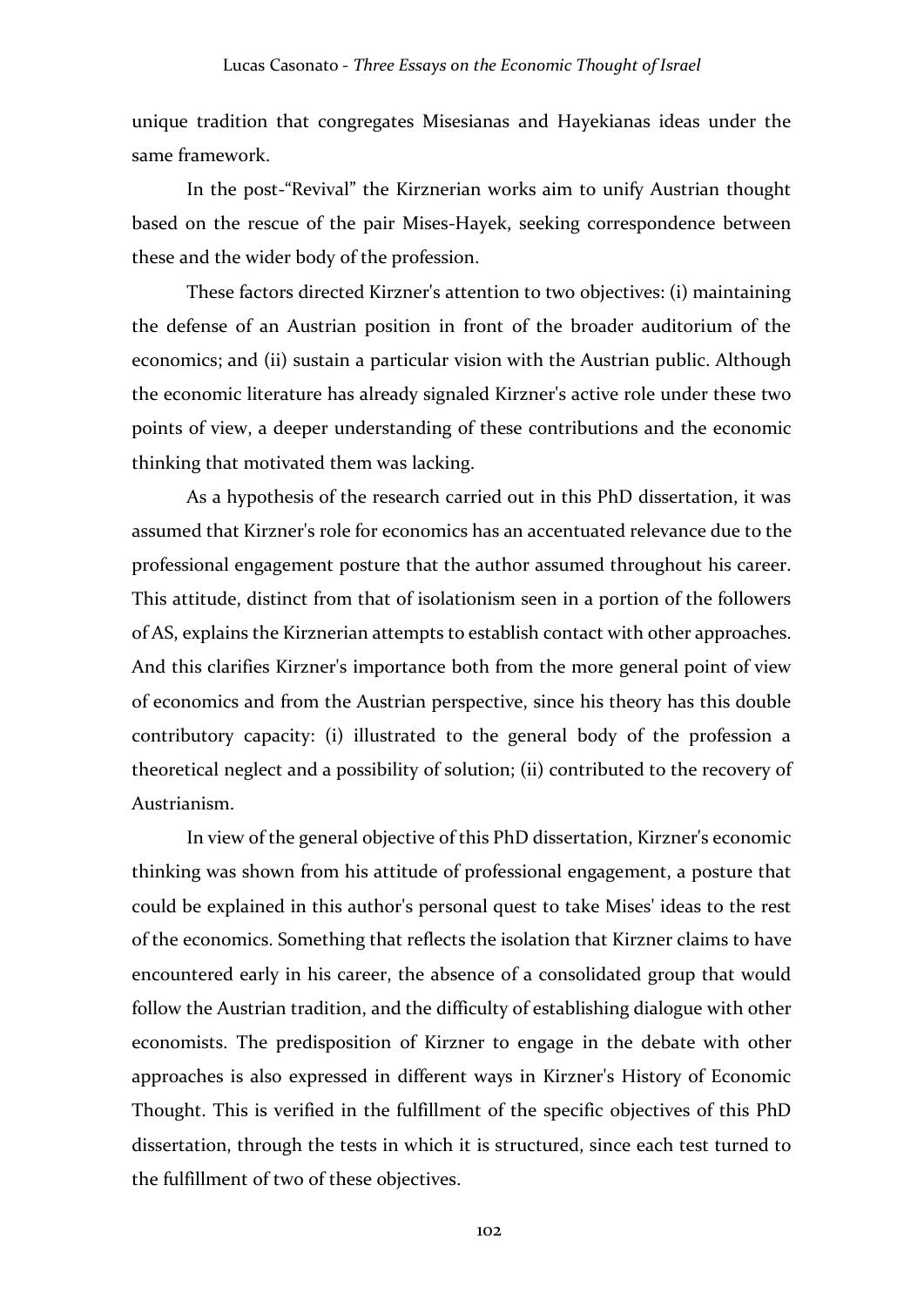In the first essay it was seen that Kirzner proposes a version for the theory of the market process, that of entrepreneurship, in the format used by the traditional theory of prices. Based on this proposal, the trajectory of Kirzner's economic thought was shown in the works of the pre-"Revival" period, highlighting the existence of theoretical elements of the theory of entrepreneurial activity since the publication of the author's first book. This review allowed us to clarify the role of Kirzner in the development of an Austrian theory of entrepreneurship, based on his background, whose systematization in a format common to that of traditional theory was identified as an original contribution by the author.

In the second essay there was an attempt to Kirzner in approaching other economic schools. This was accomplished through book reviews, comments and responses that the author wrote throughout his career, material that is less well known, but whose publication occurs from the pre to post-"Revival" period. This analysis allowed to illustrate the use of a particular argumentative style by Kirzner, a "comparative approach" that rescues a theoretical view on a given theme before moving on to its own appreciation. In consulting this specific material, which is less used in research on Kirzner's contribution, it was also possible to identify new aspects of the author's economic thinking. Among them are: (i) the view that Austrian theory is more general than traditional theory; (ii) Kirzner's preference for the market process at the expense of Misesian praxeology; (iii) the search to define the Austrian approach as based on the works of Mises-Hayek, which minimizes the differences between these authors; and (iv) the possibility that the Marxist and Keynesian economic views could be improved by incorporating the theory of entrepreneurial activity.

In the third essay it was proposed to show rhetoric as a tool used by Kirzner in his work for the purpose of engaging with the profession. To that end, Kirzner's economic thinking has been systematized as the two main groups with whom Kirzner sought to communicate throughout his career are defined. This made it possible to understand how the theory of entrepreneurship responds to both, allowing a better understanding of it. The rhetorical differentiation strategy in Kirzner's works was further illustrated with two examples, showing the existence of at least two motivations for the author's rhetorical changes: (i) a theoretical

103